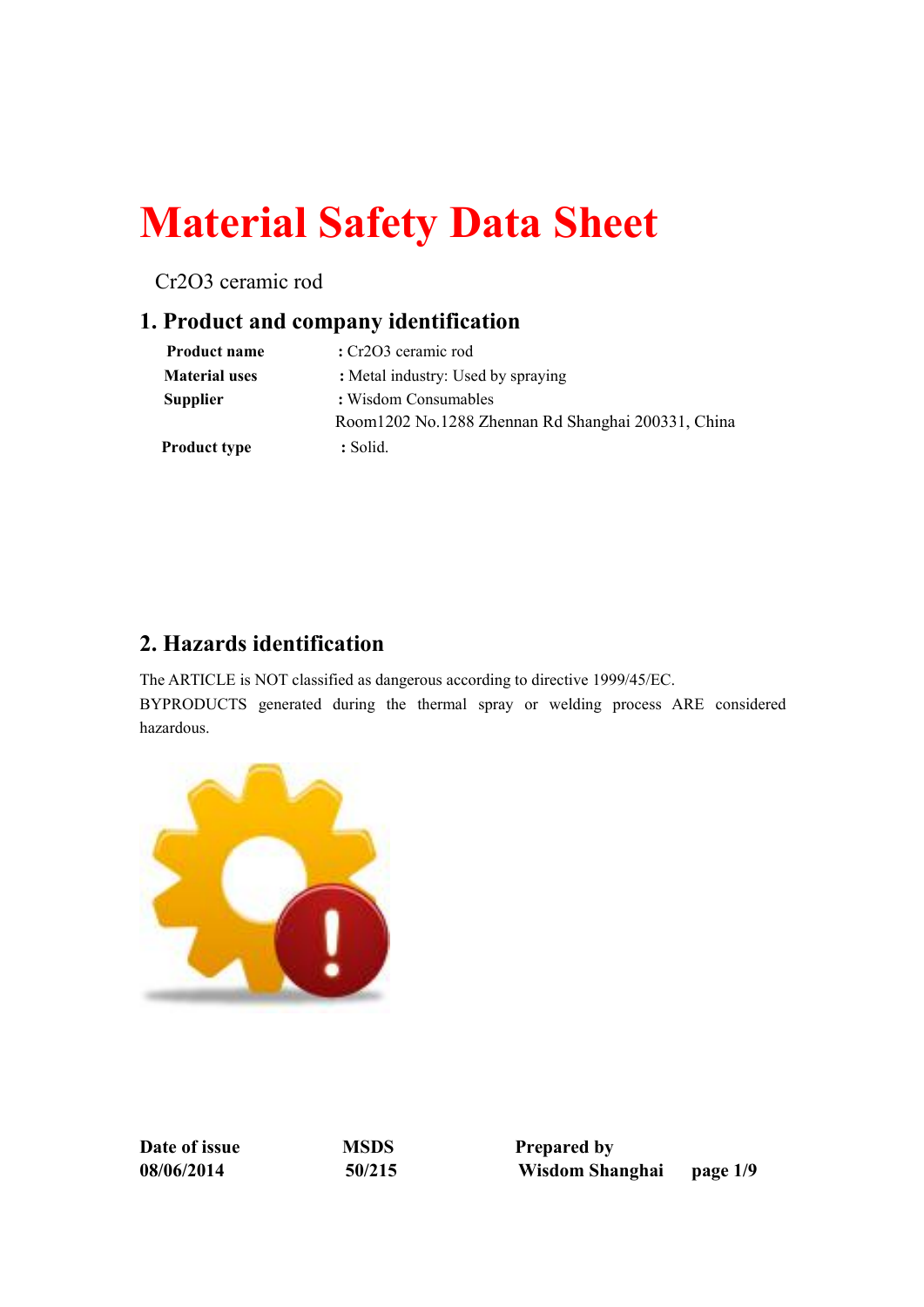#### **HAZARD STATEMENTS:**

May cause cancer by inhalation

May cause an allergic skin reaction

## **PRECAUTIONARY STATEMENTS:**

Obtain special instructions before use Do not handle until all safety precautions have been read and understood

Avoid breathing dust or fume

Wear protective gloves, protective clothing, eye, and face protection

Contaminated work clothing should not be allowed out of the workplace

If exposed or concerned, get medical advice/attention

See Section 11 for more detailed information on health effects and symptoms

## **3. FIRST-AID MEASURES**

**These measures apply primarily to the byproducts produced during thermal spray or welding.**

- **Inhalation:** Move exposed person to fresh air. Keep the person warm and at rest. If not breathing or if breathing is irregular or if respiratory arrest occurs, provide artificial respiration or oxygen by trained personnel. It may be dangerous to the person providing aid to give mouth-to-mouth resuscitation. Obtain medical attention if unconscious, place in recovery position and get medical attention immediately. Maintain an open airway. Loosen tight clothing such as a collar, tie, belt or waistband.
- **Ingestion:** Wash out mouth with water. Remove dentures if any. Move exposed person to fresh air. Keep the person warm and at rest. If material has been swallowed and the exposed person is conscious, give small quantities of water to drink. Stop if the exposed person feels sick as vomiting may be dangerous. Do not induce vomiting unless directed to do so by medical personnel. If vomiting occurs, the head should be kept low so that vomit does not enter the lungs. Obtain medical attention if symptoms occur. Never give anything by mouth to an unconscious person. If unconscious, place in recovery position and get medical attention immediately. Maintain an open airway. Loosen tight clothing such as a collar, tie, belt or waistband.
- **Skin Contact:** Flush contaminated skin with plenty of water. Remove contaminated clothing and shoes. Obtain medical attention if symptoms occur. Wash clothing before reuse. Clean shoes thoroughly before reuse.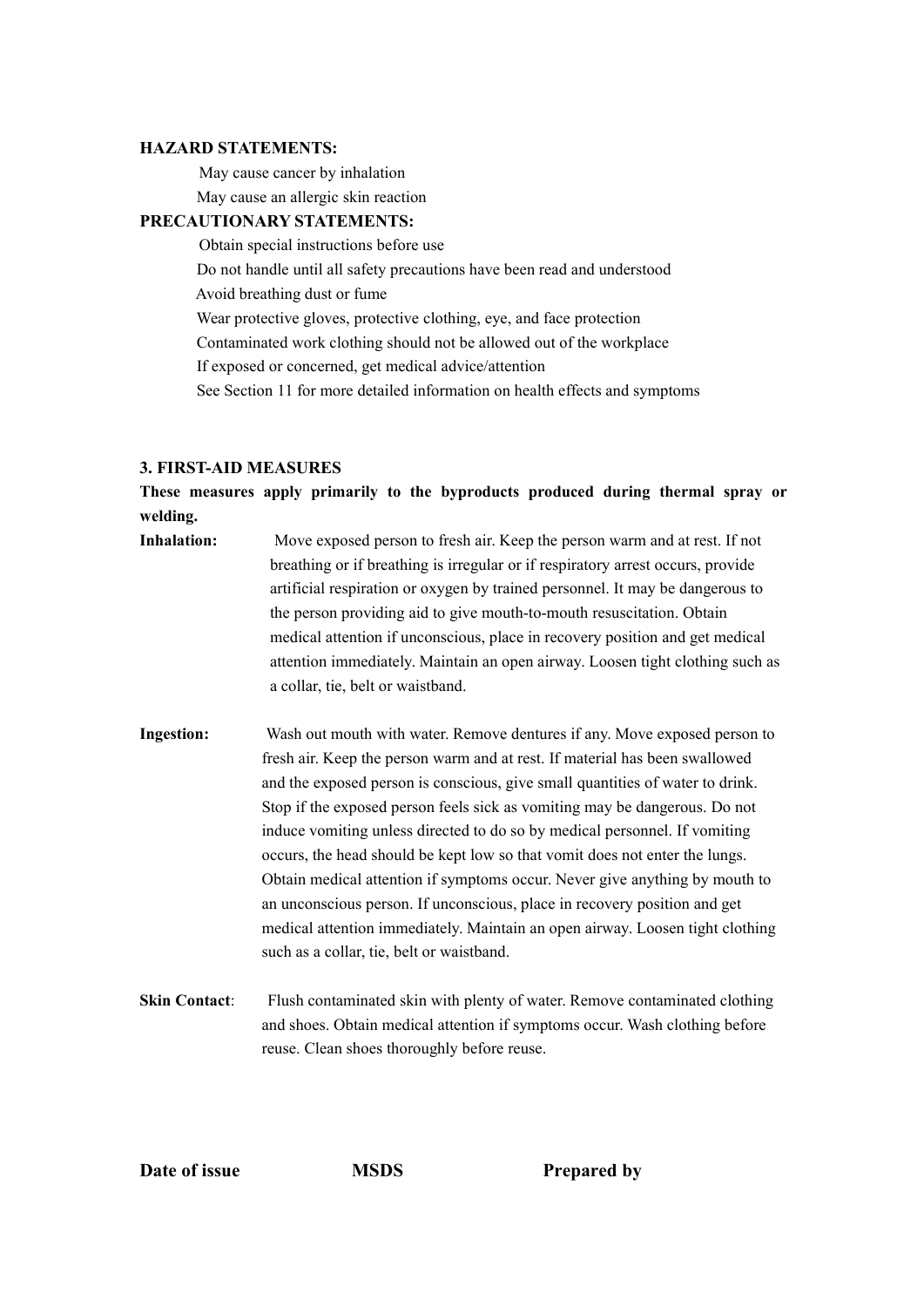| 08/06/2014          | 50/215                                                                     | Wisdom Shanghai Page: 2/9 |  |
|---------------------|----------------------------------------------------------------------------|---------------------------|--|
| <b>Eye Contact:</b> | Immediately flush eyes with plenty of water for at least 15 minutes,       |                           |  |
|                     | occasionally lifting the upper and lower eyelids. Check for and remove any |                           |  |
|                     | contact lenses. Get medical attention if irritation occurs.                |                           |  |
|                     |                                                                            |                           |  |

**Protection of First Aiders:** No action shall be taken involving any personal risk or without suitable training.

**See Section 11 for more detailed information on health effects and symptoms.**

## **4. FIRE-FIGHTING MEASURES**

| This section applies primarily to the wire as supplied. |                                                                       |
|---------------------------------------------------------|-----------------------------------------------------------------------|
| <b>Extinguishing Media</b>                              |                                                                       |
| Suitable:                                               | Use an extinguishing agent suitable for the surrounding fire.         |
| <b>Not Suitable:</b>                                    | None known                                                            |
| <b>Special Exposure Hazards:</b>                        | No specific hazard                                                    |
|                                                         | <b>Hazardous Thermal Decomposition Products: Some metallic oxides</b> |

## **5. ACCIDENTAL RELEASE MEASURES**

**These measures apply to the wire as supplied and the byproducts produced during the thermal spray or welding process.**

**Personal Precautions:** Immediately contact emergency personnel. Keep unnecessary personnel away. Use suitable protective equipment.

**Environmental Precautions:** Avoid dispersal of spilt material and runoff and contact with soil, waterways, drains and sewers.

**Methods for Cleaning Up:** Use appropriate tools to transfer the spilt solid to a convenient waste disposal container. Recycle if possible.

## **6. HANDLING AND STORAGE**

## **This section applies primarily to the wire as supplied**.

| Eating, drinking and smoking should be prohibited in areas where this          |
|--------------------------------------------------------------------------------|
| material is handled, stored and processed. Workers should wash hands and       |
| face before eating, drinking and smoking.                                      |
| Keep container tightly closed. Keep container in a cool, well ventilated area. |
|                                                                                |

Packaging: Matls Recommended: Use original container.

## **7. EXPOSURE CONTROLS / PERSONAL PROTECTION**

**This section contains information which applies during the welding and thermal spray processes.**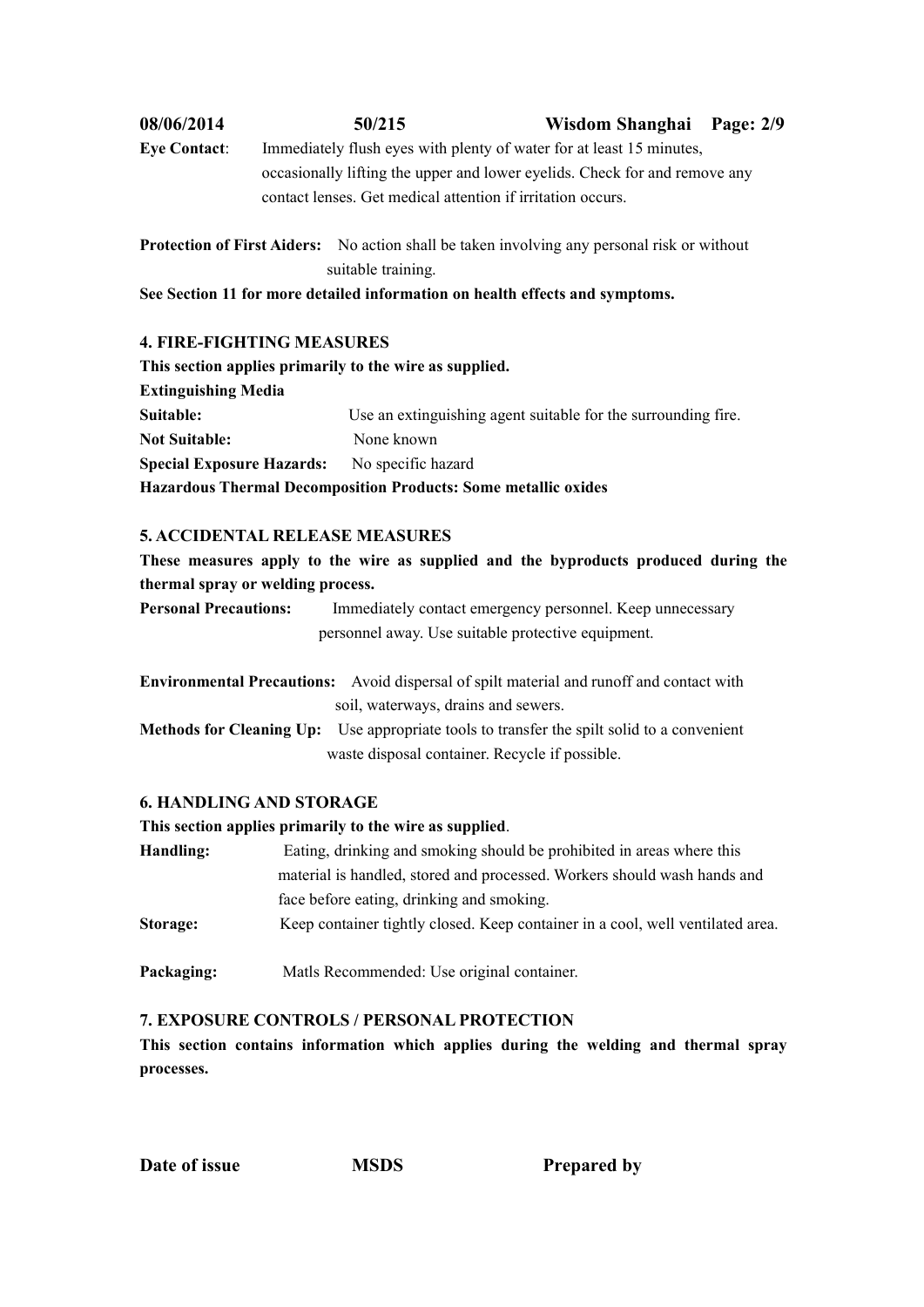| Components              | OSHA PEL(mg/m3)                                               | ACGIH TLV(mg/m3)           |
|-------------------------|---------------------------------------------------------------|----------------------------|
| Al                      | 15 total dust, 5 respirable                                   |                            |
| $\mathbf{B}$            | 15 total dust, 5 respirable                                   | 10 dust                    |
| $\mathcal{C}$           | 15 total dust, 5 respirable                                   | 10 inhalable, 3 respirable |
| Cr metal*               |                                                               | 0.5                        |
| $Cr^*$                  | $0.5$ (as Cr III)                                             | $0.5$ (as Cr III)          |
|                         | $0.005$ (as Cr VI)                                            | $0.05$ (as Cr VI)          |
| Co                      | 0.1                                                           | 0.02                       |
| Cu                      | 1 dust, 0.1 fume                                              | $1$ dust, $0.2$ fume       |
| Hf                      | 0.5                                                           | 0.5                        |
| Fe(oxide fume)          | 10                                                            | 5                          |
| Mn                      | 5                                                             | $0.2$ (as fume)            |
| Mo                      | 15 total dust, 5 respirable                                   | 10 inhalable, 3 respirable |
| $Ni**$                  |                                                               | 0.1(soluble compounds)     |
| Nb                      |                                                               |                            |
| Si                      | 15 total dust, 5 respirable                                   |                            |
| Ta                      | 5                                                             |                            |
| T <sub>i</sub>          |                                                               |                            |
| W                       |                                                               | 5                          |
| Y                       |                                                               |                            |
| Additional Informations | * A portion of motellia elementum may be converted during the |                            |

**Additional Information:** \* A portion of metallic chromium may be converted during the welding process to hexavalent chromium. Hexavalent chromium is classified as an IARC Group 1 carcinogen. NTP classifies **hexavalent** Chromium as Known to be Carcinogenic. \*\* A portion of nickel may be converted during the thermal spray process to nickel compounds which are classified as an IARC Group 1 Carcinogen. NTP classifies nickel compounds as Known to be Carcinogenic. which are classified as an IARC Group1 Carcinogen. NTP classifies nickel compounds as Known to be Carcinogenic. **Monitoring Procedures:** If this product contains ingredients with exposure limits, personal, workplace atmosphere or biological monitoring may be required to determine the effectiveness of ventilation or other control measures and/or the necessity to use respiratory protective equipment. Reference should be made to European Standard EN 689 for methods for the assessment of exposure by inhalation to chemical agents and national guidance documents for methods for the determination of Hazardous substances.

**Date of issue MSDS Prepared by**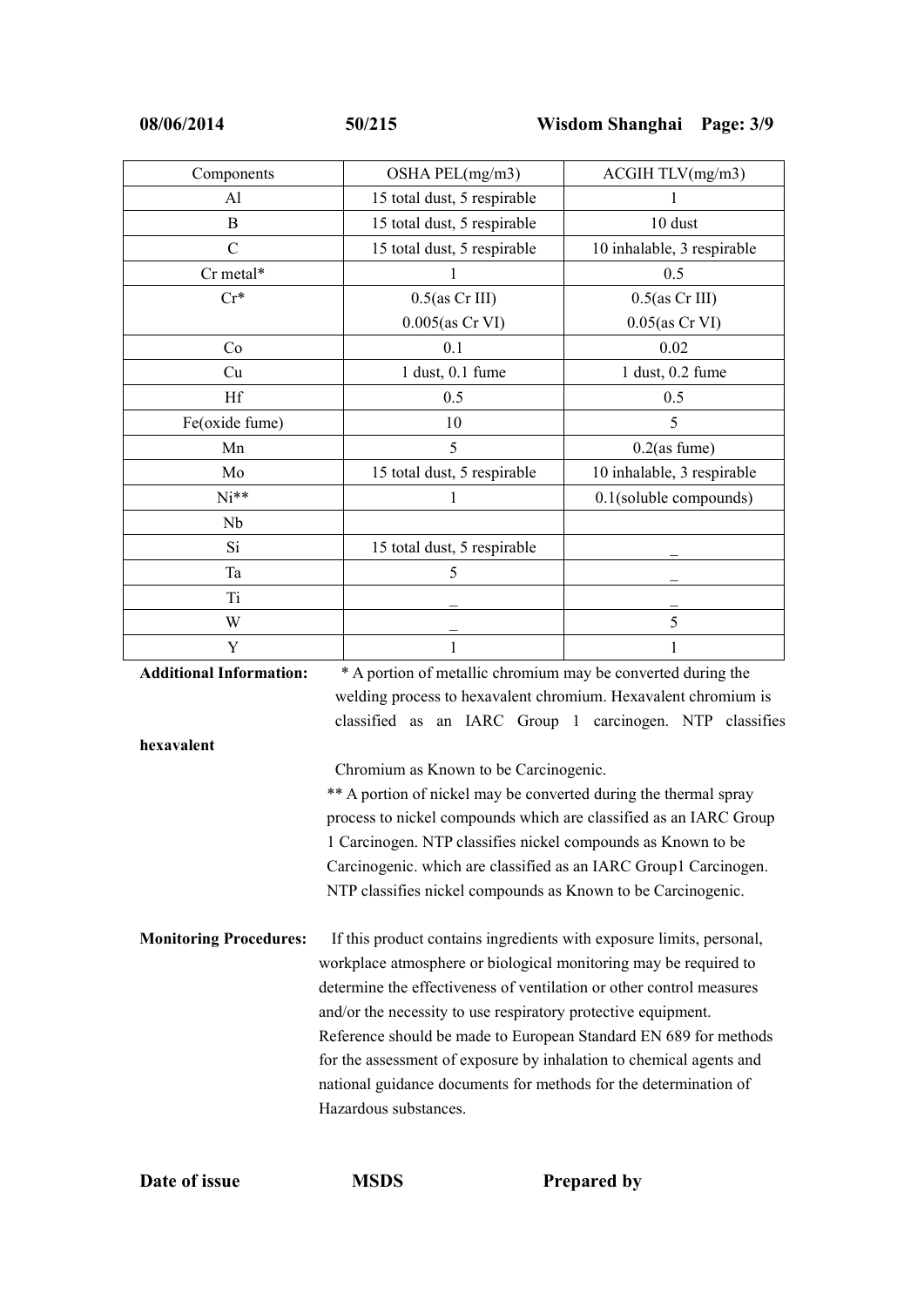| 08/06/2014                             | 50/215                                             | Wisdom Shanghai Page: 4/9                                                                                                                                                      |  |
|----------------------------------------|----------------------------------------------------|--------------------------------------------------------------------------------------------------------------------------------------------------------------------------------|--|
| <b>Exposure Controls</b>               |                                                    |                                                                                                                                                                                |  |
|                                        |                                                    | <b>Occupational Exposure:</b> Use process enclosures, local exhaust ventilation or other engineering<br>controls to keep airborne levels below recommended exposure limits. If |  |
|                                        |                                                    | user operations generate dust, fumes or mist, use ventilation to keep                                                                                                          |  |
|                                        |                                                    | exposure to airborne contaminants below the exposure limit.                                                                                                                    |  |
| <b>Respiratory Protection:</b><br>with |                                                    | Use a properly fitted, air-purifying or air-fed respirator complying                                                                                                           |  |
|                                        |                                                    | an approved standard if a risk assessment indicates this is necessary.                                                                                                         |  |
|                                        |                                                    | Respirator selection must be based on known or anticipated exposure                                                                                                            |  |
|                                        | selected respirator.                               | levels, the hazards of the product and the safe working limits of the                                                                                                          |  |
| <b>Hand Protection:</b>                |                                                    | Gloves should be worn to minimize contact. During the thermal spray<br>process, heat insulated gloves are recommended.                                                         |  |
| <b>Eye Protection:</b>                 |                                                    | Safety glasses or goggles are recommended when handling this material.                                                                                                         |  |
|                                        | worn.                                              | During the thermal spray process, safety goggles and dark lenses must be                                                                                                       |  |
| <b>Skin Protection:</b>                |                                                    | Personal protective equipment for the body should be selected based on                                                                                                         |  |
|                                        |                                                    | the task being performed and the risks involved and should be approved                                                                                                         |  |
|                                        | by a specialist before handling this product.      |                                                                                                                                                                                |  |
| <b>Hearing Protection:</b>             |                                                    | During the thermal spray process, the operator and other personnel close                                                                                                       |  |
|                                        |                                                    | to the spray operation must be protected from excessive noise.                                                                                                                 |  |
|                                        | Use hearing protection that meets local standards. |                                                                                                                                                                                |  |
| <b>Hygiene Measures:</b>               |                                                    | Wash hands, forearms and face thoroughly after handling chemical                                                                                                               |  |
|                                        |                                                    | products, before eating, smoking and using the lavatory and at the end of                                                                                                      |  |
|                                        |                                                    | the working period. Appropriate techniques should be used to remove                                                                                                            |  |
|                                        |                                                    | potentially contaminated clothing. Wash contaminated clothing before                                                                                                           |  |
|                                        |                                                    |                                                                                                                                                                                |  |
|                                        | workstation location.                              | reusing. Ensure that eyewash stations and safety showers are close to the                                                                                                      |  |
|                                        |                                                    |                                                                                                                                                                                |  |

## **8. PHYSICALAND CHEMICAL PROPERTIES**

| This section applies primarily to the wire as supplied. |                                                        |  |  |
|---------------------------------------------------------|--------------------------------------------------------|--|--|
| Appearance                                              |                                                        |  |  |
| <b>Physical State:</b>                                  | Solid (Rod)                                            |  |  |
| Color:                                                  | blackish green                                         |  |  |
| Odor:                                                   | Odorless                                               |  |  |
| <b>Odor Threshold:</b>                                  | Not Available                                          |  |  |
|                                                         | Important Health, Safety and Environmental Information |  |  |
| PH:                                                     | Not Applicable                                         |  |  |

**Date of issue MSDS Prepared by**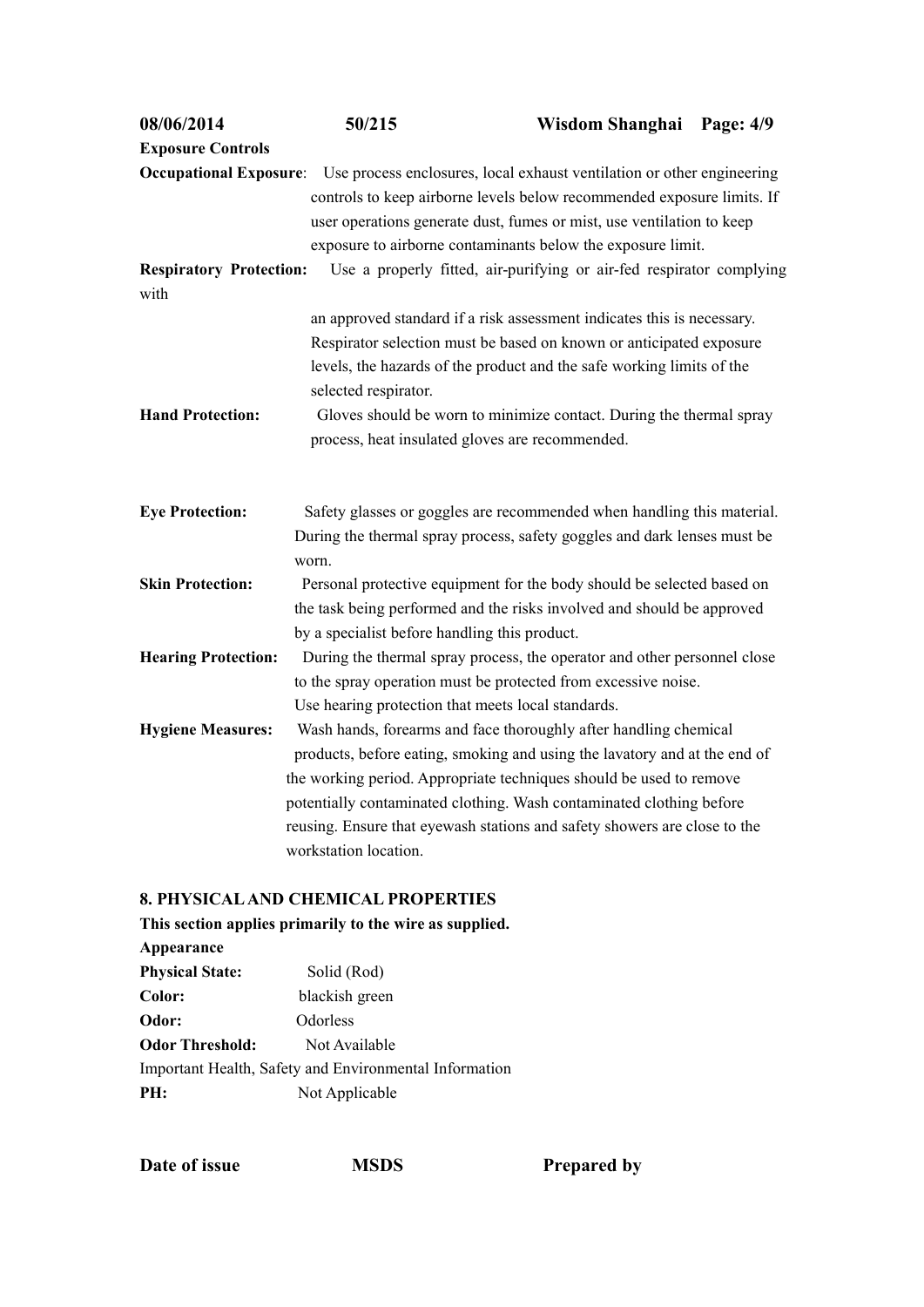| 08/06/2014                                      | 50/215                                                       | Wisdom Shanghai | Page: 5/9 |
|-------------------------------------------------|--------------------------------------------------------------|-----------------|-----------|
| <b>Boiling Point:</b>                           | Not Available                                                |                 |           |
| <b>Melting Point:</b>                           | $2800$ °C                                                    |                 |           |
| <b>Flash Point:</b>                             | Not Available                                                |                 |           |
| <b>Explosive Properties:</b>                    | Thermal Spray Byproducts–Fine dust clouds may form explosive |                 |           |
|                                                 | mixtures in air.                                             |                 |           |
| <b>Explosion Limits:</b>                        | Not Available                                                |                 |           |
| <b>Oxidizing Properties:</b>                    | Not expected based on chemical composition.                  |                 |           |
| <b>Vapor Pressure:</b>                          | Not Applicable                                               |                 |           |
| <b>Relative Density:</b>                        | $3.1$ g/cc                                                   |                 |           |
| <b>Solubility:</b>                              | Insoluble in water                                           |                 |           |
| <b>Viscosity:</b>                               | Not Applicable                                               |                 |           |
| <b>Vapor Density:</b>                           | Not Applicable                                               |                 |           |
| <b>Evaporative Rate:</b>                        | Not Applicable                                               |                 |           |
| <b>Other Information</b>                        |                                                              |                 |           |
| <b>Auto-Ignition Temperature:</b> Not Available |                                                              |                 |           |

## **9. STABILITY AND REACTIVITY**

This section applies primarily to the wire as supplied. **Stability:** The product is stable under normal storage conditions.

**Conditions to Avoid:** Store in a cool dry place away from incompatible materials.

**Materials to Avoid:** Strong acids

## **Hazardous Decomposition Products:**

During the thermal spray or welding processes, gaseous reaction products may include carbon monoxide and carbon dioxide. Ozone and nitrogen oxides may be formed by radiation from the arc.

## **10. TOXICOLOGICAL INFORMATION**

## **This information applies to the wire as supplied and the byproducts produced during the thermal spray process.**

## **Potential Acute Health Effects**

- **Inhalation:** Exposure to high concentrations may result in health complaints. Irritating to respiratory system. Exposure may result in depressed respiration, coughing, nausea and sore throat. Prolonged or repeated exposure to large amounts may cause damage to lungs (lung edema).
- **Ingestion:** Prolonged or repeated exposure may be irritating to mouth, throat and esophagus (sore throat, nausea).
- **Skin:** Exposure to high concentrations may result in health complaints. Prolonged or exposure may be irritating (redness, pain).
- **Eyes:** Moderately irritating to eyes.

| Date of issue | <b>MSDS</b> | <b>Prepared by</b> |  |
|---------------|-------------|--------------------|--|
|---------------|-------------|--------------------|--|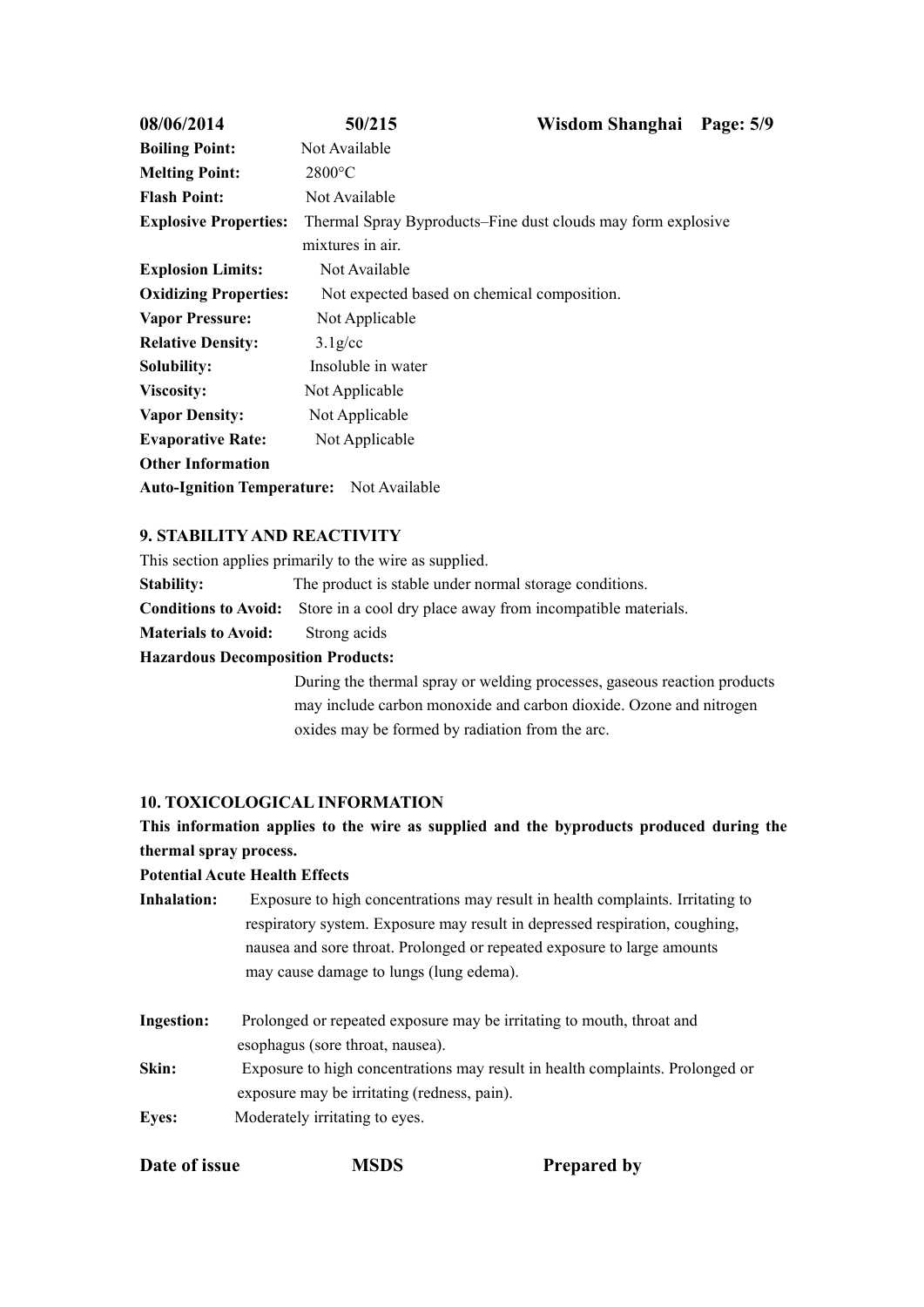**Acute Toxicity**

| Component | Test             | Result              | Route        | Species    |
|-----------|------------------|---------------------|--------------|------------|
|           | LDL <sub>o</sub> | $5 \text{ mg/kg}$   | Oral         | Guinea Pig |
| Nickel    | LD50             | $9000$ mg/kg        | Oral         | Rat        |
| Cobalt    | <b>LDL</b> o     | $750 \text{ mg/kg}$ | Oral         | Rabbit     |
|           | LD50             | $6171$ mg/kg        | Oral         | Rat        |
|           | LD50             | $650$ mg/kg         | Oral         | Rat        |
| Boron     | LD50             | $310$ mg/kg         | Oral         | Rabbit     |
|           | LD50             | $250$ mg/kg         | Oral         | Cat        |
| Manganese | LD50 9000        | mg/kg               | Oral         | Rat        |
| Silicon   | LD50             | $3160$ mg/kg        | $3160$ mg/kg | Rat        |

## **Potential Chronic Health Effects**

| <b>Nickel</b>         | Carcinogen Category 3; R40, R43                                                               |
|-----------------------|-----------------------------------------------------------------------------------------------|
| Carcinogenicity:      | Contains material which may cause cancer, based on animal data. Risk of                       |
|                       | cancer depends on duration and level of exposure.                                             |
| <b>Mutagenicity:</b>  | No known significant effects or critical hazards.                                             |
|                       | <b>Reproductive Toxicity:</b> No known significant effects or critical hazards. Over-Exposure |
|                       | Signs/Symptoms                                                                                |
| <b>Target Organs:</b> | Contains material which causes damage to the following organs: blood,                         |
|                       | kidneys, lungs, upper respiratory tract, skin, central nervous system (CNS),                  |
|                       | eye lens or cornea.                                                                           |
|                       |                                                                                               |

## **11. ECOLOGICAL INFORMATION**

## **This information applies to the wire as supplied**.

#### **Ecotoxicity Data**

| <b>Species</b>         | Component | Period   | Result            |
|------------------------|-----------|----------|-------------------|
| Daphniamagna<br>(EC50) | Manganese | 48 hours | $40 \text{ mg/l}$ |

**Other Adverse Effects: No known significant effects or critical hazards.**

## **12. DISPOSAL CONSIDERATIONS**

**This information applies to the wire as supplied and the byproducts produced during the thermal spray process.**

**Methods of Disposal:** Disposal of this product, solutions and any by-products should at all times comply with the requirements of environmental protection and waste disposal legislation and any regional local authority requirements.

| Date of issue | MSDS   | <b>Prepared by</b>        |  |
|---------------|--------|---------------------------|--|
| 08/06/2014    | 50/215 | Wisdom Shanghai Page: 7/9 |  |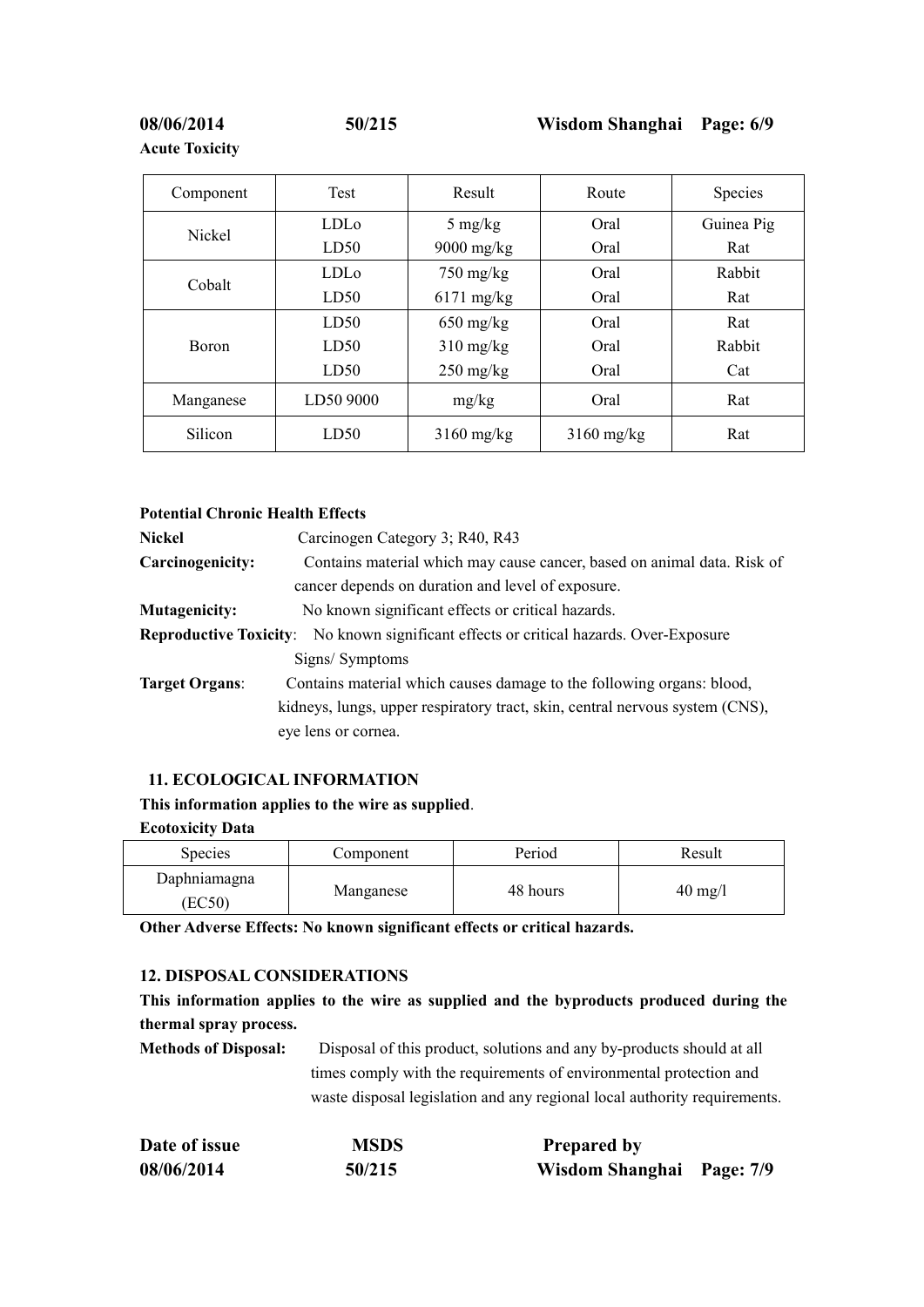|                         | <b>Disposal of Packaging:</b> Contaminated packaging material should be disposed of in the same |  |  |  |
|-------------------------|-------------------------------------------------------------------------------------------------|--|--|--|
|                         | manner as the product itself. Non-contaminated or clean packaging                               |  |  |  |
|                         | material should be reused for the same product, treated as domestic                             |  |  |  |
|                         | waste or material for recycling.                                                                |  |  |  |
| <b>Hazardous Waste:</b> | The classification of the product and byproducts may meet the criteria                          |  |  |  |
|                         | for a hazardous waste.                                                                          |  |  |  |

## **13. TRANSPORT INFORMATION**

## **This information applies to the wire as supplied.**

## **International Transport Regulations**

| Regulatory        | <b>UN</b> | Proper        | Class | Packing Group | Label | Additional  |  |
|-------------------|-----------|---------------|-------|---------------|-------|-------------|--|
| Information       | Number    | Shipping Name |       |               |       | Information |  |
| <b>ADR/RID</b>    | Not       |               |       |               |       |             |  |
| Class             | Regulated |               |       |               |       |             |  |
| <b>ADNR Class</b> | Not       |               |       |               |       |             |  |
|                   | Regulated |               |       |               |       |             |  |
| <b>IMDG Class</b> | Not       |               |       |               |       |             |  |
|                   | Regulated |               |       |               |       |             |  |
| <b>IATA Class</b> | Not       |               |       |               |       |             |  |
|                   | Regulated |               |       |               |       |             |  |

# **14. REGULATORY INFORMATION This information applies to the wire as supplied.**

## **SARA Section 313 Supplier Notification:**

The product covered by this MSDS may contain the following toxic chemicals subject to the reporting requirements of Section 313 of the Emergency Planning and Community Right-To-Know act of 1986 and of 40

| <b>Hazard Symbol:</b>  | Harmful                                           |                                                                 |  |  |  |  |  |  |
|------------------------|---------------------------------------------------|-----------------------------------------------------------------|--|--|--|--|--|--|
| <b>Risk Phrases:</b>   | $R40$ – Limited evidence of a carcinogenic effect |                                                                 |  |  |  |  |  |  |
| R42/43:                |                                                   | May cause sensitization by inhalation and skin contact.         |  |  |  |  |  |  |
|                        |                                                   | R15 – Contact with water liberates extremely flammable gases    |  |  |  |  |  |  |
|                        | R <sub>10</sub> - Flammable                       |                                                                 |  |  |  |  |  |  |
| <b>Safety Phrases:</b> | $S22 - Do$ not breathe dust                       |                                                                 |  |  |  |  |  |  |
|                        | $S24 - Avoid contact with skin$                   |                                                                 |  |  |  |  |  |  |
|                        | $S37$ – Wear suitable protective gloves           |                                                                 |  |  |  |  |  |  |
| <b>Contains:</b>       | Nickel                                            |                                                                 |  |  |  |  |  |  |
| <b>Product Use:</b>    |                                                   | Classification and labeling have been performed according to EU |  |  |  |  |  |  |
|                        |                                                   | Directives 67/548/EEC and 1999/45/EC (including amendments) and |  |  |  |  |  |  |
|                        | the intended use.                                 |                                                                 |  |  |  |  |  |  |
| Date of issue          | <b>MSDS</b>                                       | <b>Prepared by</b>                                              |  |  |  |  |  |  |
| 08/06/2014             | 50/215                                            | Wisdom Shanghai Page: 8/9                                       |  |  |  |  |  |  |